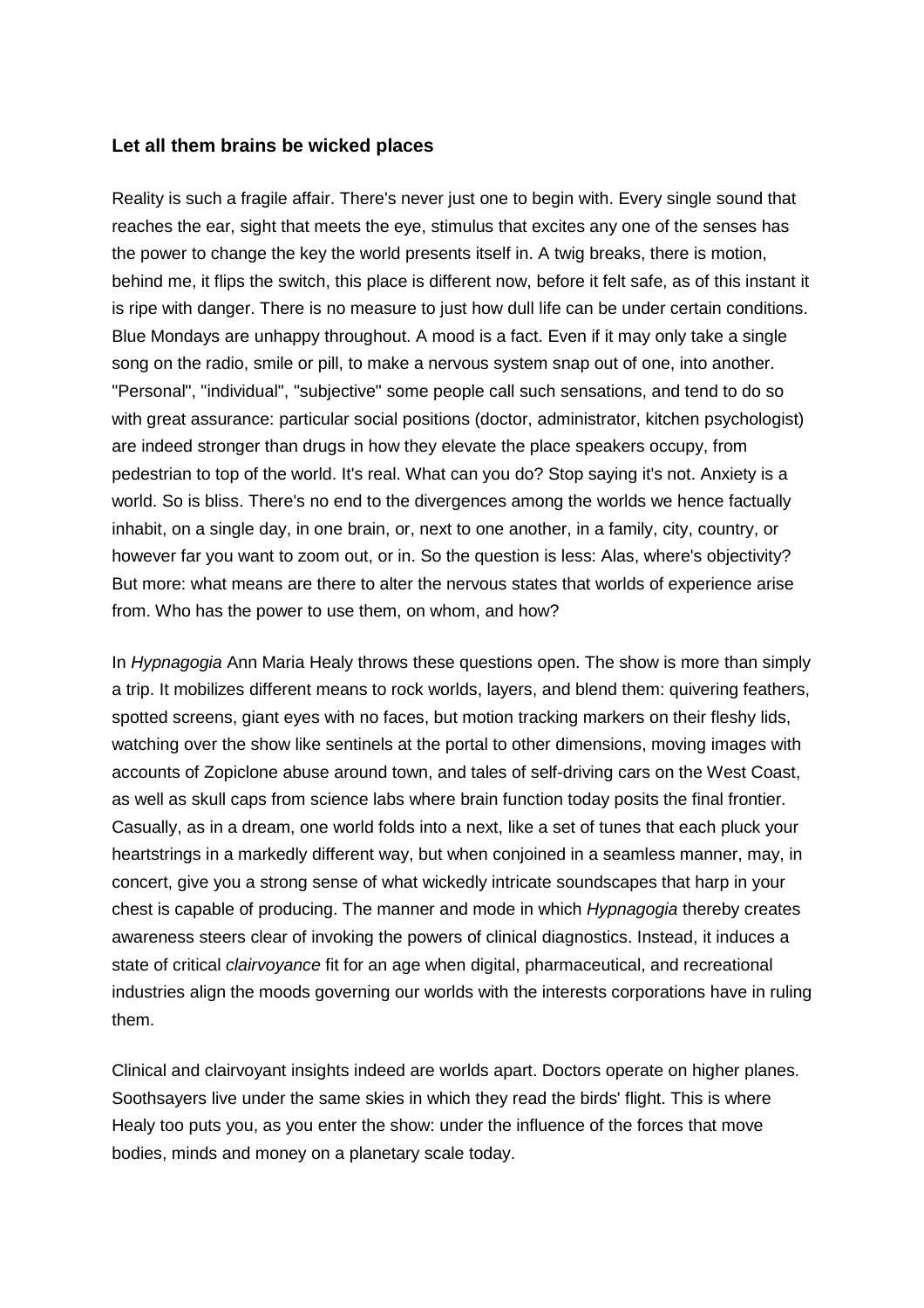Tech's big, pharma's getting bigger, transportation is electric, whether it be physical, in smart cars, or mental, into realms of perfect sedation. The system is nervous. Wired to it, souls tremble. Where to start? Amidst it, says Healy, yet not at the mercy of the powers that be. Contrary to much art and analysis that begins and ends its account of the present on a conclusively apocalyptical note, she keeps moving pieces moving. In the picture puzzle her show presents, she won't have parts conveniently click into place, to spell disaster, and disaster alone. Neither Tech nor Pharma get to have the final word. The power of giving a twist to fate, is just as tangible. Demons of all kinds abound: Living eyes, digital serpents (do you spot them in the field from inside the car?), and a flamboyant bird named George. To sway one of these genies should after all be totally possible. Tap into your imagination. What offering would win you the wondrous spirits' favours?

True, the overall air *Hypnagogia* creates is *eerie*. Faceless eyes follow your every motion around the space. With ominous authority, they stand towering. Meanwhile, the video ride on a self-driving car leaves you anxiously wondering: Is this the tech-lullaby to gently rock overly taxed drivers to sleep, in a cradle of cybernetic omniscience, no path, no switch-back being alien to the all-seeing eye of the vehicle's radar brain? But if so, who *is* the pilot? What if the AI steering lost the plot, or worse, what if it concocted and concealed a roadmap of its own design? I once got picked up in a bullet-proof SUV. Calming that wasn't. On the contrary, the upgrade to car glass the thickness of my thumb got me shakily wondering what I was in for, and what was out there for me, to require such protection? Back in the show I see yellow skull caps invitingly suspended from a cavity in the gallery roof. Were I to don one, would it give surprising clues as to where my head is at? Or would it only confirm what any ad on my browser already reveals? Our desires are no secrets to the demons we daily feed with our searches. We know they know we do. So why not cut the second-guessing, and summon the demons for a heart to heart? This is the lead Healy is taking, convoking the spectres of Tech and Pharma, so in her house they take on mortal forms, for a casual meet and greet. Walk up to the eyes in the sky and say hi to the AI incarnate: Hey Brains, whassup?

What inspires such confidence I can't say for sure, but I would hesitate to put it down to a sense of demonic humour alone. While this sentiment no doubt also grounds *Hypnagogia*, what equally prevails, however, is a profound feeling of troubled compassion. George, the trembling peacock, sets the tone. Star of the video *When dealers are shamans*, he is quick to welcome visitors to the show with a crescent of erect feathers replete with iridescent blue colour patches resembling eyes, eyes, eyes, and more eyes. But despite this majestic display of the power to hypnotize the onlooker's gaze, the video shows his feathers to be vibrating ever so slightly, yet rhythmically.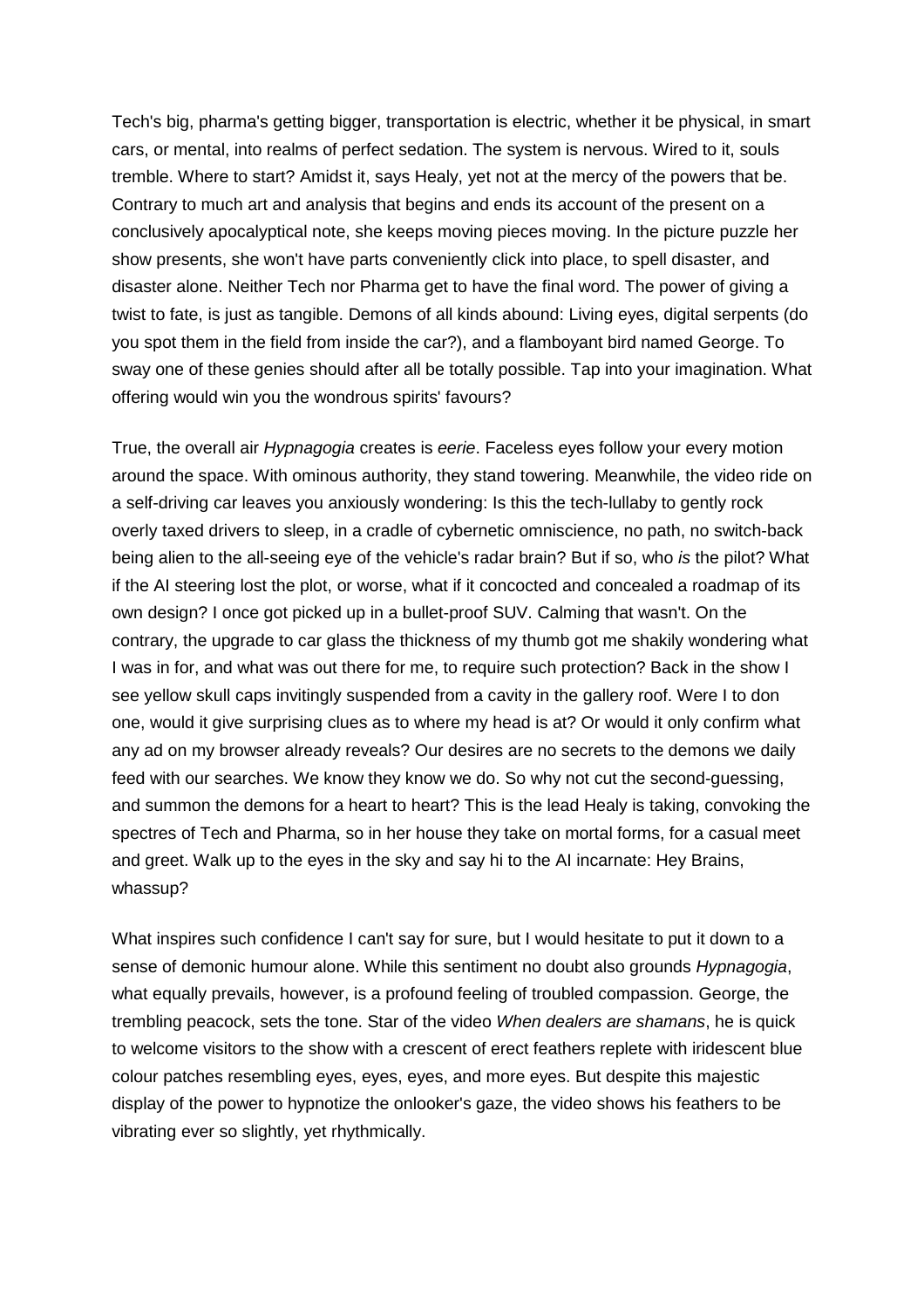Like sizzling hi-hats they underpin the audio of the piece, a voice speaking softly of Zopiclone, hypnotic agent, pill against anxiety and insomnia, addictive as hell, and, after the financial crash and ensuing heroin drought flooding the streets, as the drug that can make you sleep the pain away, and replace the threat of no future with the solace of comatose rest. My mom has been on some such Z too, ever since the bombs dropped over Hamburg, when she was young, started blowing up again in her limbic system, as she hit 80. I can vouch for how frightful it is to connect to this deep distress, in another person. Contact sends shock-waves of high-anxiety-voltage from their soul into yours, leaving you raw, or numb, awaiting the next electrocution.

Frankly, in this state I look to birds like George for guidance. Fully alert, feathers up, out and trembling, it would seem he's channeling all the vibrations his surroundings transmit, responding with the plethora of eyes in his plumage to say "I see you". Yet, nonetheless he does not do what empathic people are prone to, namely enter a zone in which limits where you end and I begin — become blurry, and no boundaries also means no defenses. Not so with this bird. Ultra-receptive, George still stakes his own ground firmly, chest ablaze with his signature peacock blue, he signals unmistakably: "Here is *me*. Where do *you* think *you* are?" It appears to be in his powers to strike the vital balance between being fully attuned, yet equally rooted in his own here and now. I may be imagining things. But some birds seem to know best what it means to be a real witness.

How then to make heads and tales of this apparent contradiction: When each mood seems like a world closed upon itself, why might someone engulfed in a certain state still be hypersensitive to their surroundings, much more so than people in a neutral state of mind? OK, when in fight or flight mode, all senses are wide open, and on high alert, while the mind is narrowly focused on action, peaking on adrenaline. It's also easy to see why one can get hooked on this state. Anxiety is the original amphetamine of the soul! Yet, none of this means that someone tripping on angst didn't get an accurate read of the situation. Do we need more studies to prove that hyper-competitive societies in emotional free-fall today raise stress-levels to those of war-times, or above, as nervous systems are sent reeling day in, day out? Or do you put out your feelers, sense the angst in the air, and quiver, when you find local street corners littered with empty Zopiclone trays? Dare we admit that this is a common condition?

*Hypnagogia* indeed seems to make a case for that to be so, but, in going beyond mere diagnosis, Healy sculpts several real (and) virtual entities who incarnate a common consciousness of the crisis. George is the first witness. By his side we find the giant upright eyes with motion capture marks on their fleshy lids. Like the evil eye in folk magic their power to ward off demonic forces is born from the fact that they partake in them.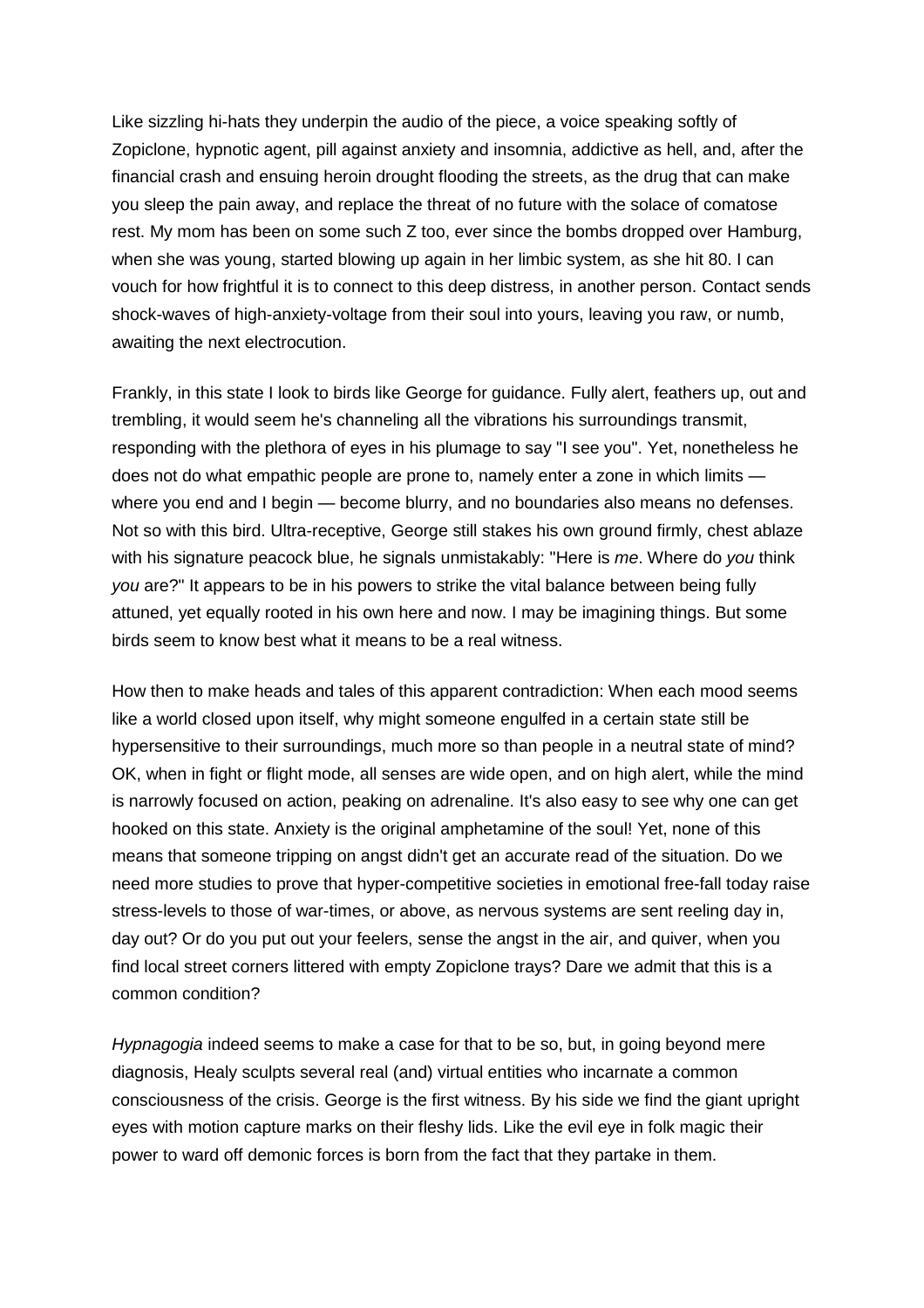Firefighting firestarters, they watch over you and look out for those bots who come looking for you, to drain your data, charm you, troll you, or evaluate your performance. They will keep the vampires from the door, but not out of nicety. As sentinels from data-hell, they may well be every bit as wicked. But fear them not (just observe protocol, and show respect) for, in this show Healy will have made the required introductions, for you, in her house, to freely mingle with the Eyes. See what happens when you make kin. If you arrive at an understanding, it might no longer be necessary to tape over your computer camera, as the Eyes will see to protecting the virtual door to your life, next time data miners, and spy agencies come knocking.

In the final instance, on the show's second floor, the plumed witness returns, this time, however, not in the guise of a bird, but a bigger body: the size of a Komodo dragon, this creature has many folds of yoga mats for scales, but don't be fooled by its languorous resting position. Like lizards it might go from utter stillness to lightning speed in the blink of an eye. Eyes indeed it boasts almost as many as George. In place of spikes, the yoga lizard's back is studded with peacock feathers parading luminous eyespots. Plated with mats, as this dragon is, it's hard to see its breathing. Only the plumes signal life. They surreptitiously quiver, lightly but non-stop. Mighty matted monster, what spirit mayest thou manifest? The devil of health, wealth, and stealth on whose behest devotees to the IT industries do yoga, keep a trim frame, and ceremonially cleanse their soul from screenfatigue, before resuming the grind, the day after? Or the very demon to summon for fighting said devil, to dispell the call to work in the name of the lizard brain's aptitude for idling? In art, demonic orientation depends on the key of invocation. So if the overall tone of the show is anything to go by, I guess that this dragon, dangerous as it must be when awake, with all its might, guards the sleep of the over-exhausted, for now.

Sleeping beings are best spoken of in the plural. Wide awake and facing whatever troubles the new day brings, it will appear as if everybody had just their own battle to fight. When asleep, however, it's clearly a different story, for we do dream similar dreams. This may be because it's but a small army of demons that haunts, or guards those who sleep in one house, city or land. So if you do, you will have made their acquaintance, at night. The social sciences too research the subject (of how people process common fears and aspirations), and *quantify* results. Yet, the *quality* of the power they wield in the act of data collection is nothing short of demonic itself: summoning numbers to divine what goes on in people's heads. Why not try converse with the spirits directly who protect dreams, or make them nightmares? This in fact is what Healy does. Her works open up channels for close communication with demons that govern contemporary fates, when night falls on the soul. Psychic realism is the nocturnal science she practices. In this realm, Big Pharma and Tech are presences she engages in many incarnations. A nemesis she must confront on this path, however, is product development.